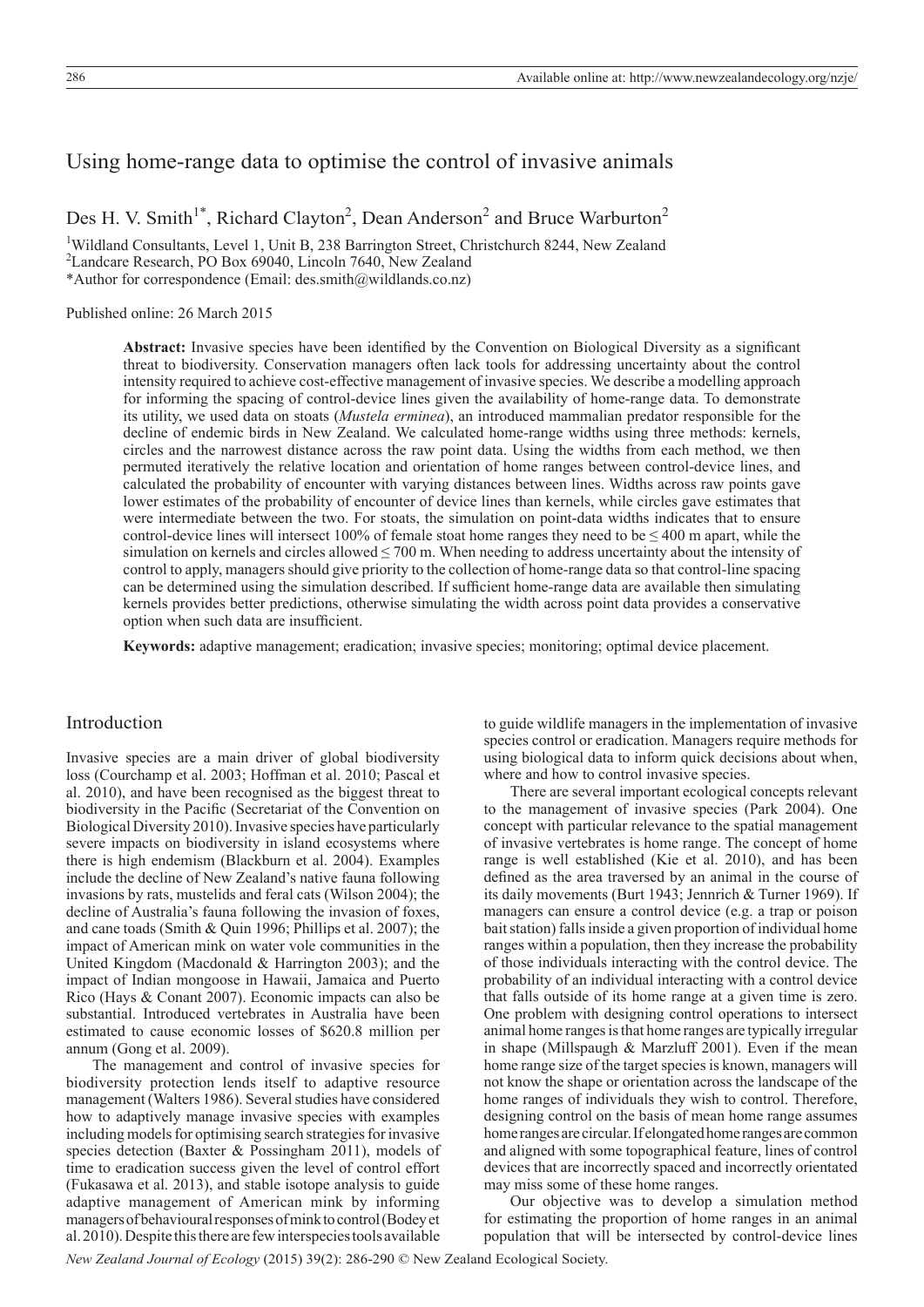of varying separation distance. The simulation accounted for the size, shape and orientation of the home ranges in a target population. Outputs from the simulation will enable conservation managers to make informed decisions on control-device line spacing. We demonstrate the utility of this simulation using data on stoats (*Mustela erminea*), an introduced mammalian predator implicated in the decline of New Zealand's endemic fauna (McLennan et al. 1996; King & Murphy 2005). Stoat home ranges are sexually dimorphic (Murphy & Dowding 1994, 1995; Alterio 1998) and Buskirk and Lindstedt (1989) showed that variation in trap spacing can result in sex-biased capture success in mustelids.

# Methods

#### **Stoat radio-tracking data and sensitivity analysis**

Stoat radio location data were made available from previous research on stoats that took place in the following locations: the Borland Burn (45°40´ S, 167°20´ E) and Ettrick Burn (45°25´ S, 167°66´ E) in Fiordland National Park (Smith & Jamieson 2005; Smith et al. 2007); and Okarito Kiwi Sanctuary (43°24´ S, 170°20´ E) in South Westland (Miller et al. 2001). The Borland Burn site is subalpine grassland (snow tussock, *Chionochloa* spp.) at approximately 1000–1100 m above sea level. The Ettrick Burn is a low-elevation (c. 400 m) valley dominated by beech (*Fuscospora* spp.) forest and Okarito is a low-elevation (<100 m) podocarp–broadleaved forest. All stoats were live-trapped and radio-tracked during the austral summer–autumn (December–April). Details on the live-trapping and radio tracking methods used are provided in Miller et al. (2001), Smith & Jamieson (2005) and Smith et al. (2007).

We conducted a sensitivity analysis on the radio-tracking data to ensure that any subsequent estimates of home-range parameters were based upon an adequate sample size. This was done for each individual by randomly selecting an increasing proportion of its available location data and calculating the home-range kernel width (see below). Those animals whose results did not asymptote with increasing data were removed from all subsequent analyses. This sensitivity analysis, home range estimation and simulation described below were all undertaken in R (R Development Core Team 2009).

#### **Home range**

We used the location data selected from the sensitivity analysis to provide three different measurements of home range. The reason for using three different home range measures was to look at how they affected decisions on trap line spacing and to provide managers with a range of options, some more conservative than others. The three estimates were kernels, circles and points.

Kernel analysis uses an estimated probability density function and a smoothing parameter (band width) to map contours of a home range (Worton 1989; Seaman & Powell 1996). We used the *adehabitat* package in R to estimate the 95% kernel contour and area (Calenge 2006).

Circular-home-range estimates were created by converting the previously estimated kernels into circles of equivalent area. The corresponding circle diameter then represented the home-range width. This method has been used previously to determine control-device line spacing (Thomas 1994).

The outer locations (points) for each animal were used to define the limits of its home range. This is a more conservative method that might be used when there are insufficient data available for kernel estimation.

### **Simulation**

For each stoat we calculated one home-range width by measuring the maximum distance (z) between two parallel lines that encompassed all of the kernel, circle or point data for an animal (Fig. 1). This process was then repeated, rotating the parallel lines by 15° increments to give 12 home-range widths per animal  $(z_0, z_{15}, z_{30} \dots z_{165})$ . The distance (z) represents the minimum distance required to ensure that at least one of the lines will intersect the animal's home range. Conversely, any further increase in distance between the parallel lines creates some chance of not intersecting an animal's home range.

The 12 home-range widths  $(z_0, z_1, z_3)$  etc.) calculated for each stoat were then used in a randomisation test to calculate the probability  $(P_i)$  that a randomly positioned stoat's home range would be intersected by parallel control lines given their separation distance. The simulation randomly selects z values from the entire empirical distribution of z values of all individuals. Each z value is one realisation of an animal's home-range width given varying orientation towards control device lines. We then accounted for the uncertainty in the location of the home range centre by adding to the drawn z value a random number from a uniform distribution ranging from zero to half the separation distance of the control-device lines. This places the centre of an animal's home-range at a random location between the control-device lines. We assumed an intersection if the home-range width plus the random number was greater than the device-line separation. This calculation was performed 50 000 times for each control-device line separation distance. We assessed the probability of encounter



**Figure 1.** Diagram representing the minimum distance  $(z_{30}$  and  $z_{90}$ , dashed lines) between two sets of parallel lines that encompass a set of location estimates (stars) from stoat radio-tracking data. The solid lines illustrate two of 12 orientations of parallel control-device lines that were simulated. The small arrows (bottom right-hand corner) show all 12 orientations.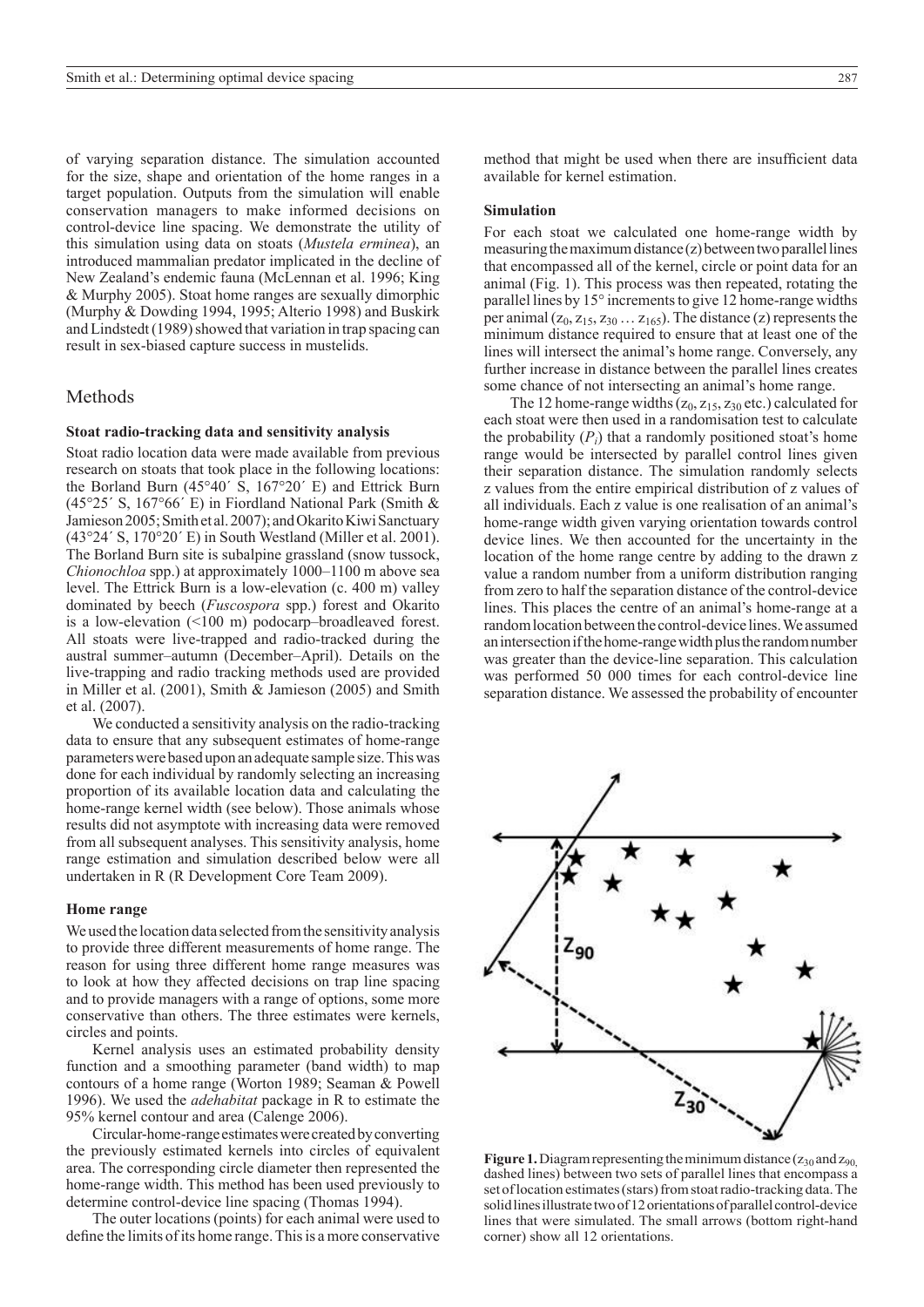for separation distances from 100 to 5000 m at intervals of 100 m. The probability  $(P_i)$  was calculated as the number of encounters divided by 50 000. Due to sexual dimorphism in stoat home range we simulated female and male stoat home ranges separately.

# Results

#### **Home ranges**

Data from 41 stoats were available from the three studies. The sensitivity analysis indicated that 32 out of 41 stoats had sufficient location data to reliably estimate their home range. All subsequent results are based on these 32 animals only.

### **Home-range width and device spacing**

When kernels were simulated, the probability of a stoat encountering a control-device line  $(P_i)$  fell below one for female stoats when device lines were 700 m apart and for male stoats when they were 900 m apart. As spacing increased, *Pi* fell more sharply for females than males, with 83% of females having control-device lines bisect their home range when the lines were 1500 m apart compared with 98% of males.

When circles were simulated,  $P_i$  fell below one for female stoats when control-device lines were spaced 700 m apart and for male stoats when they were 1100 m apart. With increased spacing  $P_i$  fell more sharply for females than males with only 84% of females having control-device lines bisect their home range when lines were 1300 m apart compared with 98% of males.

When raw-data points were simulated,  $P_i$  fell below one for female stoats when control-device lines were spaced 400 m apart and for male stoats when they were 500 m apart. As spacing increased,  $P_i$  fell more sharply for females than males with 85% of females having control-device lines bisect their home range when lines were 1000 m apart, compared with 97% of males.

Simulations using kernels allowed for the widest controldevice line spacing across the full range of  $P_i(0-1)$ , while simulating the distance across raw-data points was more conservative (Fig. 2). Simulating circles produced intermediate results (Fig. 2).

# Discussion

Home range is one of the core concepts of modern spatial ecology (Börger et al. 2008). We have described a simulation that can be applied to estimates of animal home-range use that will assist the planning and implementation of invasive species control. This method can be applied to a wide range of pest species both in New Zealand and abroad that form home ranges and are controlled with either traps or poison baits. The application of this tool does, however, require data on home range to be available for the target species. If home range data are not available, their collection could be made a research priority. An investment in research to collect homerange data may be a small cost compared with implementing management that is either ineffective, or is more costly than is necessary to meet management objectives.

The Department of Conservation is the main government agency in New Zealand tasked with controlling stoats to protect threatened fauna (Department of Conservation 2013). The Department's standard operating procedure recommends control device lines should be no further apart than 800–1000 m for stoat control (Department of Conservation 2009). Our home range simulations suggest that this allows a reasonably high rate of intersection between stoat home ranges and trap lines. However, a device line spacing of 700 m is required to ensure 100% of female home ranges are intersected, based on our simulation of kernels. If managers were to use 1000-m spacing we estimate that 5% of females would be missed. Female stoats are almost always pregnant, can have



**Figure 2.** Probability *Pi* of (a) male and (b) female stoats encountering parallel control-device lines. Circles  $= P_i$  derived from kernelhome-range estimates, solid lines  $= P_i$  derived from circular-home-range estimates (created by converting the previously estimated kernels into circles of equivalent area), dashed lines  $= P_i$  derived from measurements between the outer locations (points) recorded for each individual stoat.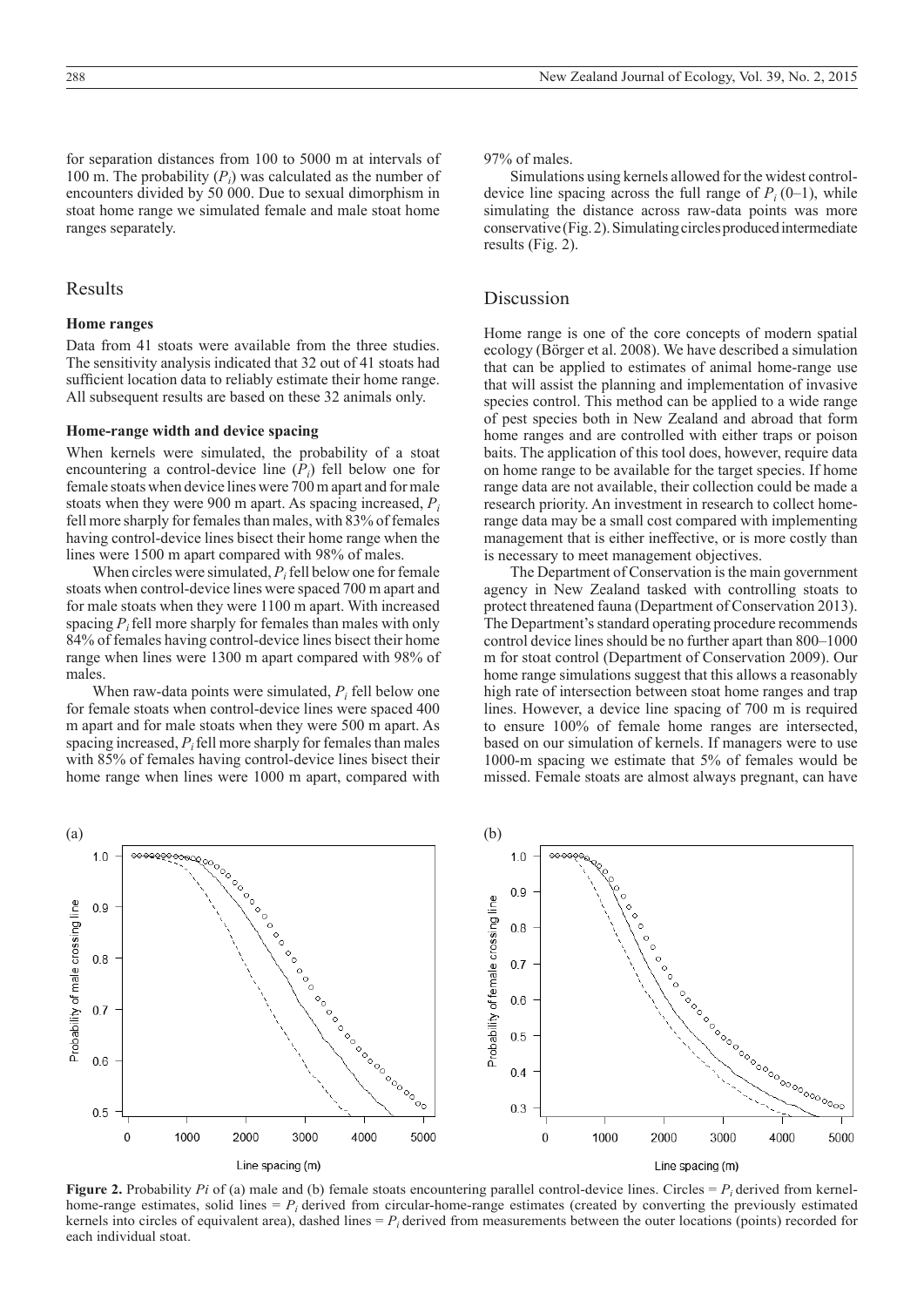up to 12 kits, and implantation of blastocysts is delayed for 12 months (King & Murphy 2005). Therefore, missing 5% of females would not be satisfactory for an island eradication, nor for some mainland management scenarios where endangered species are present that are highly sensitive to stoat predation.

Our example of stoats in New Zealand is one where managers will almost always want to intersect a high proportion of home ranges, because of the sensitivity of endemic birds to stoat predation (Wilson et al. 1998; Innes et al. 1999; Dilks et al. 2003; Whitehead et al. 2008). However, there may be management scenarios with other invasive species where it is not necessary to strive to intersect 100% of the home ranges of the target animal in the management area. The simulation we have described can be used to determine the probability of parallel lines intersecting whatever proportion of home ranges is warranted for a given management context.

There was little variation in home range size between the three datasets used in the simulation. However, an important consideration when using this simulation to design control will be whether home range size of the target species varies with sex, age class, season or habitat. If so then home-range data should be collected across these categories so that the simulation and consequent device line spacing can account for this variation. Control-device line spacing could then be adjusted between habitats or seasons, or if more practical, a spacing chosen that guarantees a high intersection rate for all habitats, seasons or age classes.

The question remains, what type of home range estimate is best for use in our simulation? We have provided three examples here and there are many other methods of home-range estimation that may be considered (White & Garrott 1990; Millspaugh & Marzluff 2001). On the basis of these three examples, we recommend that if there are sufficient location data per individual then the more robust kernel estimates of home range should be used (Millspaugh & Marzluff 2001). However, if sample sizes are small, kernel estimates can become inflated (Millspaugh & Marzluff 2001), which would result in an inaccurate and elevated probability of home ranges intersecting control-device lines. It would therefore be safer to take the more cautious approach of using points, accepting that the use of points may be overly conservative and result in control that might be more costly than is necessary. The sensitivity analysis described here can be used to assess whether sample size is sufficient to use kernels. If sample sizes are not sufficient, the collection of adequate home-range data should be a priority.

We included circles in our analysis because trap line spacing has sometimes been determined by converting home-range estimates into circles and spacing lines at a distance equivalent to the diameter of the circle (Thomas 1994). This method does not account for elongated or irregularly shaped home ranges. Circular home ranges fell between the conservative option of estimating distances across point data and home-range estimates using kernel analysis. In the absence of information on orientation, the diameter of a circle should approximate the mean width of a kernel (across the 12 estimates of width) especially when orientation of home ranges is random. Given a specific control-device line spacing, the probability of missing individuals in the population will increase with increasing elongation of home-range kernels. Consequently, circles are a reasonable approximation, but more accurate estimates of probabilities of intersection will be obtained using kernels in the simulation procedure.

The probability of intersection  $(P_i)$  is not the probability

of removal. This requires the additional consideration of the probability an animal will encounter a device along the line, and the probability the animal will interact with the device given an encounter. Nevertheless, invasive species management that is guided by simulations of  $P_i$  will be more effective than operations that are planned using either the manager's intuition or inadequate data. Also, the simulations on  $P_i$  we have described will be a useful starting point for invasive species management programmes that use an adaptive resource management approach (Walters 1986). Such programmes could incorporate information on encounter and interaction probabilities into their planning as it becomes available.

#### **Conclusion**

Worldwide, invasive species are a significant threat to biodiversity. Despite years of research, conservation managers still lack tools for confronting uncertainty about how to design operations to control invasive species. We have described a method for simulating home-range data that will be of utility to conservation managers aiming to control invasive species. We encourage further research in this area, as conservation managers need innovative science-based tools to assist them in protecting biodiversity for future generations.

# Acknowledgements

This work was funded by the Foundation for Research, Science and Technology, contract C09X0507. We thank all who helped collect data. Amy Whitehead provided useful comments on an early version of this manuscript. Pen Holland helped develop some of the R code, and Craig Miller kindly provided data from the Okarito study and comments on this manuscript.

# References

- Alterio N 1998. Spring home range, spatial organisation and activity of stoats *Mustela erminea* in a South Island *Nothofagus* forest, New Zealand. Ecography 21: 18–24.
- Baxter PWJ, Possingham HP 2011. Optimizing search strategies for invasive pests: learn before you leap. Journal of Applied Ecology 48: 86–95.
- Blackburn TM, Cassey P, Duncan RP, Evans KL, Gaston KJ 2004. Avian extinction and mammalian introductions on oceanic islands. Science 305: 1955–1958.
- Bodey TW, Bearhop S, Roy SS, Newton J, McDonald RA 2010. Behavioural responses of invasive American mink *Neovison vison* to an eradication campaign, revealed by stable isotope analysis. Journal of Applied Ecology 47: 114–120.
- Börger L, Dalziel BD, Fryxell JM 2008. Are there general mechanisms of animal home range behaviour? A review and prospects for future research. Ecology Letters 11: 637–650.
- Burt WH 1943. Territoriality and home range concepts as applied to mammals. Journal of Mammalogy 24: 346–352.
- Buskirk SW, Lindstedt SL 1989. Sex biases in trapped samples of Mustelidae. Journal of Mammalogy 70: 88–97.
- Calenge C 2006. The package "adehabitat" for the R software: A tool for the analysis of space and habitat use by animals. Ecological Modelling 197: 516–519.
- Courchamp F, Chapuis J-L, Pascal M 2003. Mammal invaders